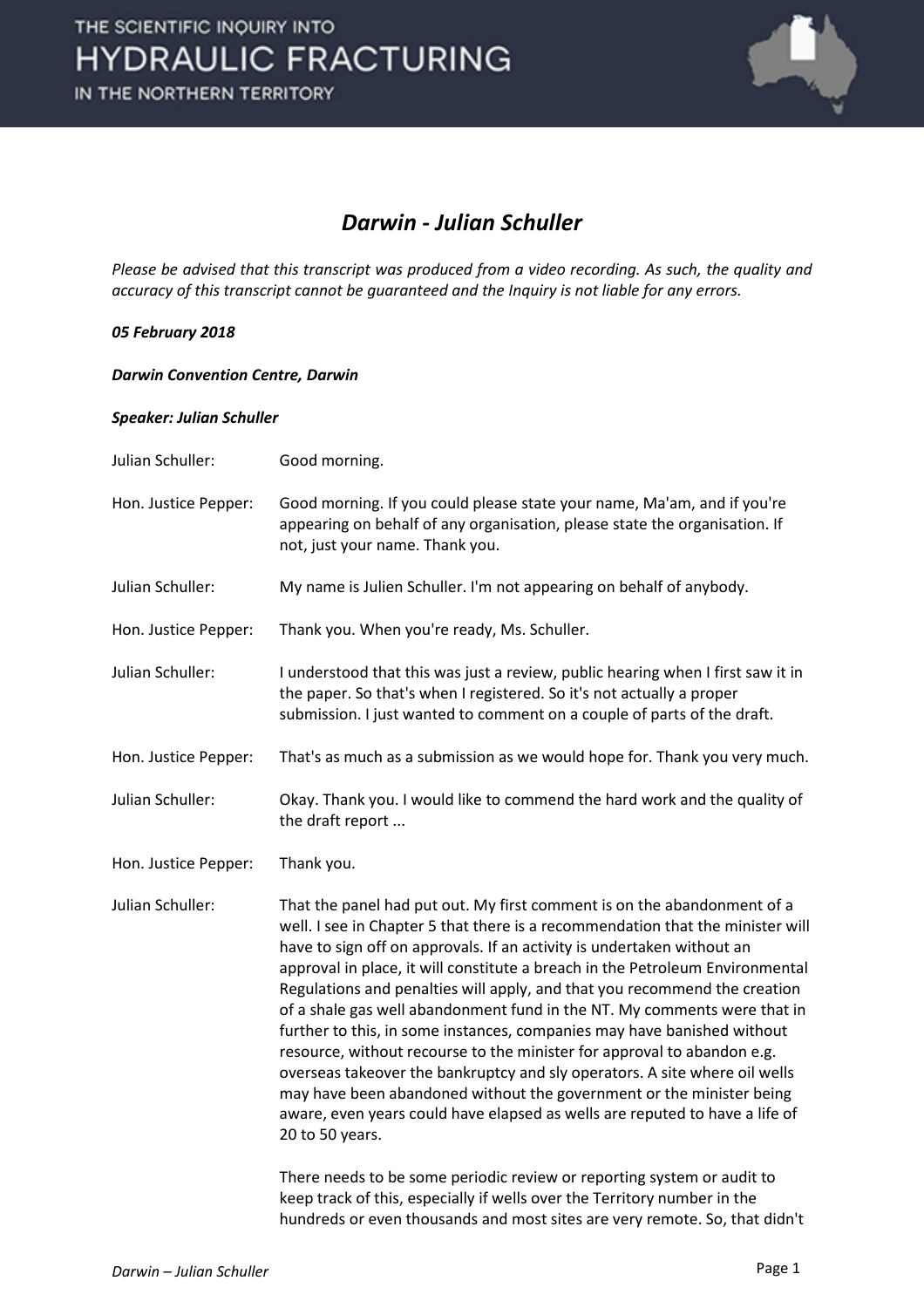

seem to come out in the report that you would recommend maybe an annual audit, physical audit of seeing the wells. My second point is about hydraulic fracturing and seismic activity. I did mention this before when we had the consultation up here. I noticed that you've mentioned that if the activity exceeds 0.5 on the Richter Scale, then the drilling should cease. But my point was more in relation to the area where the proposed fracking is going to be.

It is exactly 30 years since a large earthquake, 6.6 on the Richter Scale ripped through Tennant Creek. I have experienced many significant quakes in Darwin over 50 years. It is my understanding that there is a fault line from Mataranka Hot Springs which is in Douglas-Daly. I also believe that the Hot Springs at Mataranka and Douglas Hot Springs result from volcanic activity deep in the ground. How deep, I don't know. But I have heard 3,000 feet. The Beetaloo Basin cuts across this area. As I understand it, it would seem advisable to consult seismologists knowledgeable in the area before approving specific wells because if this, it's obviously not just solid ground in layers like we've seen in all the examples. There's obviously entrances down already because we get volcanic activity coming up to the surface. So, that area or some parts of it mightn't be as stable as what we're being led to believe. That's basically my two points that I'd like to bring to your attention.

- Hon. Justice Pepper: No, thank you very much.
- Julian Schuller: For the matter.
- Hon. Justice Pepper: Yes, please. Just stay there one moment, Ma'am. Someone will come and grab it off you in a moment. You're quite right. There is a fault that's been located near and about Mataranka. We will absolutely take onboard your recommendation about an annual audit of all abandoned wells to the extent that that's-
- Julian Schuller: Well, just all the wells because you won't know they're abandoned unless somebody goes and physically sees that they are, though that's quite a big undertaking. There's hundreds or thousands.
- Hon. Justice Pepper: No, we will absolutely consider that. I think that's a very good and worthy suggestion. Thank you.
- Julian Schuller: Thank you very much for your time.
- Hon. Justice Pepper: Any questions? Yes, Professor Hart's got a question.
- Prof. Prof. Barry Hart: I just had a comment on your last point about the seismic activity associated with fracking, and your suggestion that there should be consultation with seismologists before any decisions are made about well drilling and so forth. I'm aware that it's absolutely that statement in our report that we certainly believe that's absolutely correct. It should happen. So, I think we'll have a look at what we've written and see whether we need to just strengthen that. We agree.